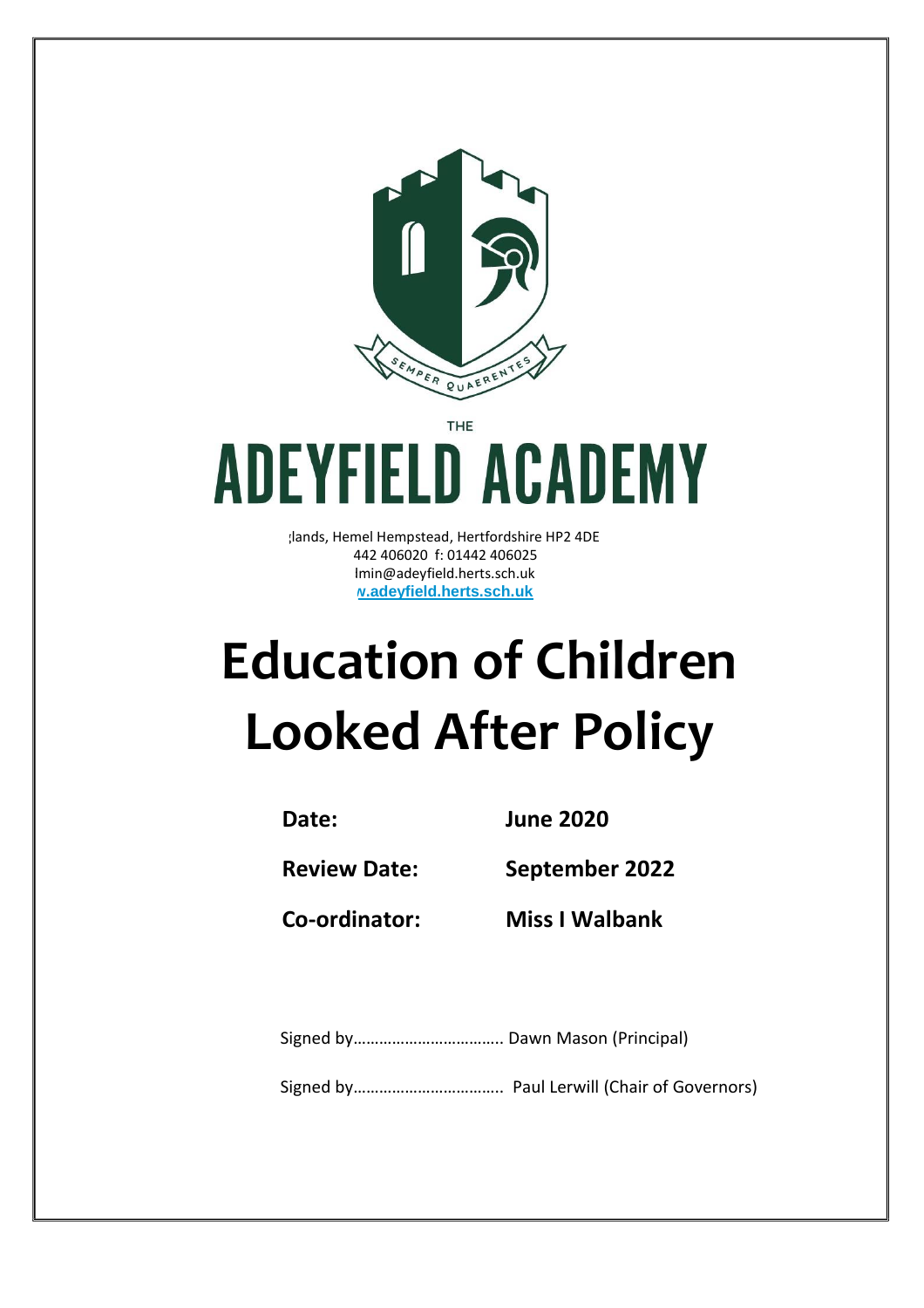**School Policy for the Education of Children Looked After by Hertfordshire and Children Previously Looked After**

# **1. Policy Objective:**

To promote the educational achievement and welfare of Children Looked After (CLA) and Children Previously Looked After (Post-CLA) on the roll of this school.

#### **Name of the Designated Teacher for CLA and Post CLA**

Imogen Walbank

#### **Name of the Designated School Governor for CLA and Post CLA**

#### Kim Bristow

At The Adeyfield Academy we will create an environment where Children Looked After (CLA) and children previously looked after (Post-CLA) have access to excellent educational provision and are prioritised for additional support through school-based interventions, in accordance with the '*DCSF Guidance for Children in Care, 09'*\*.

We recognise that our school plays a vital role in providing a stable base for CLA and in promoting their academic, social and emotional development. We promote staff training in their specific needs, so that all adults are sensitive to the barriers to learning that CLA experience and feel able to support the children discreetly and confidentially, as needs arise.

Our school community aims to champion the needs of CLA and Post-CLA to ensure they make rapid progress during their period in care.

**NB.** This policy is designed to be read in conjunction with the school 'Guidance for Children in Care' which provides the detail of school provision for CLA.

# **2. Our Aims for CLA and Post CLA:**

- To provide a safe and secure environment where education is always central to the planning and all adults understand the specific needs of CLA and Post CLA
- To narrow the gap between the attainment of CLA and Post-CLA and their peers, ensuring **accelerated** and **rapid** progress (*DCSF Guidance for Children in Care, '09*)
- That they benefit from school-based interventions, including 'Making Good Progress 121 Tuition', even if they do not meet the criteria for that intervention (*DCSF Guidance for Children in Care, '09*) and to use the allocated Pupil Premium Plus (PP+) to ensure effective impact
- For all CLA to have a minimum of three Personal Education Planning (ePEP) meetings in an academic year and for the joint planning to actively impact on each child's learning on a daily basis, to ensure accelerated and rapid progress (*DCSF Guidance for Children in Care, '09*)
- For all adults to provide discreet, sensitive, child-led support, with one key adult identified who will form a strong relationship and take a special interest in daily life at school
- That school systems facilitate discrete support, as appropriate
- CLA will be advantaged within school policies and procedures, with their needs explicitly considered and provided for (*DCSF Guidance for Children in Care, '09*)
- CLA and their foster families will feel part of the school community; they will be actively welcomed into the community in recognition of the particular needs of this group (*DCSF Guidance for Children in Care, '09*)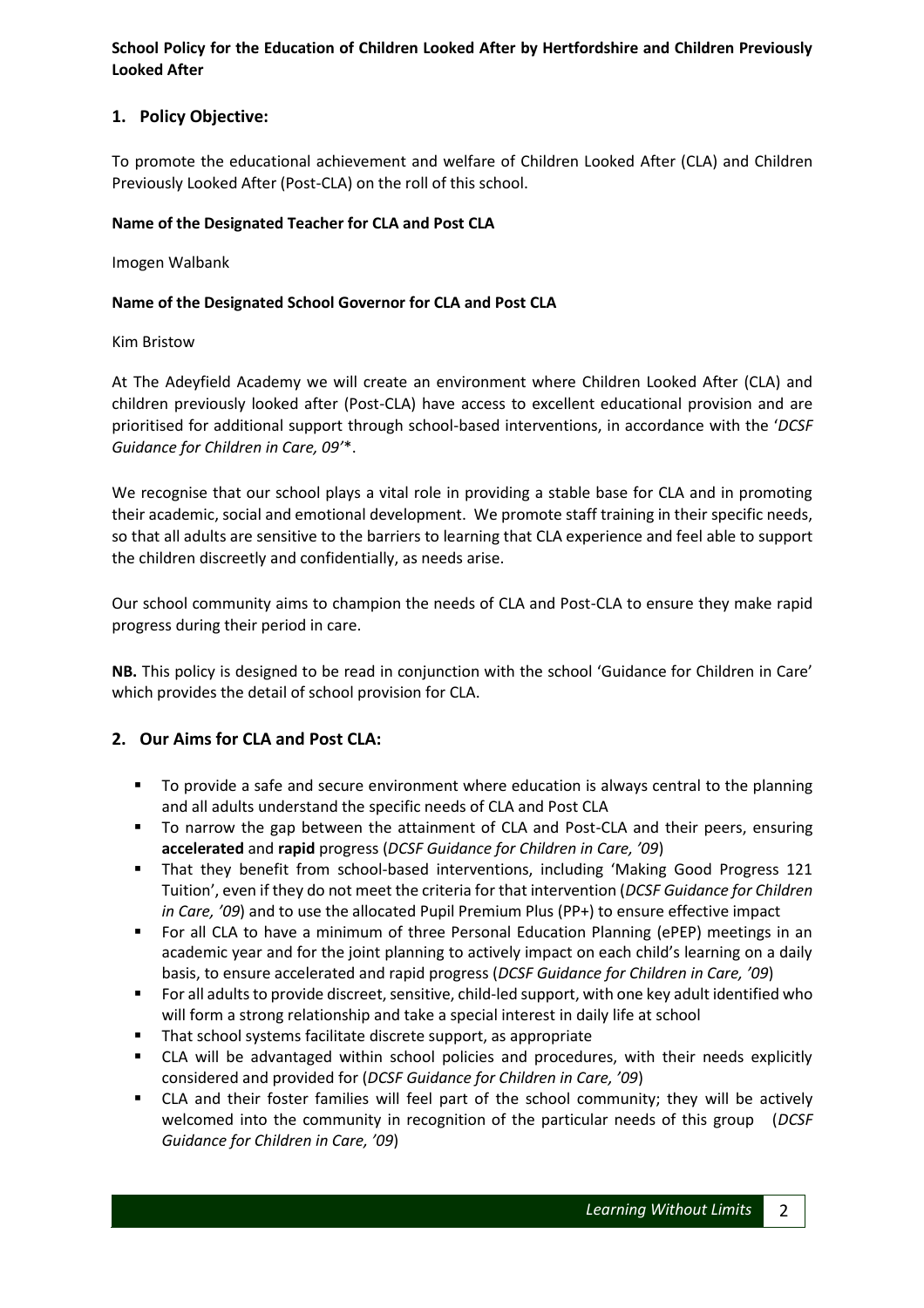# **3. Educational Planning for Children Looked After**

Personal Education Plans (ePEP) and CLA Self Evaluation Forms (CLASEF):

The school will ensure that every CLA on roll has a Personal Education Planning (PEP) meeting that is reviewed termly, within the statutory care-planning framework, and in collaboration with the social worker, carer and other relevant professionals. The school will complete the CLASEF to inform the Hertfordshire Virtual School of the school's policy and practice, to account for the efficient and effective spend of the PP+ funding and to inform the school Governing Body in the annual report.

# **4. Roles and Responsibilities**

The Principal and Governing Body are committed to promoting improved educational life chances for CLA and Post-CLA. They will ensure that the Designated Teacher for Children Looked After has qualified teacher status, appropriate seniority in the leadership team and time and experience to fulfil this statutory role. They will monitor the role of the Designated Teacher to ensure that all CLA and Post-CLA make accelerated and rapid progress and that the whole school staff receives appropriate training.

The Designated Teacher for Children Looked After is Imogen Walbank. She is a qualified teacher and will promote improved educational life chances for CLA and Post-CLA by:

- Ensuring that the CLA or Post-CLA has access to quality first teaching
- Tracking the progress of CLA and Post-CLA across the curriculum using data, teacher reports and book looks
- Ensuring that the PP+ is used effectively and efficiently
- Performing a coordinating role with school staff and outside agencies
- Ensuring effective communication with the school's assigned Education Adviser from the Virtual School
- **Developing expertise in the field of CLA**
- Providing and attending training and offering advice to the whole school staff
- Promoting a school culture which is supportive and has high expectations for CLA and Post-CLA
- **EXECUTE:** Regularly reporting to the Head and Governing Body on the attainment of CLA and Post-CLA and school resource and staff training needs for working with this group
- Prioritising CLA for school-based additional support, even when the young person does not meet the criteria (*DCSF Guidance for Children in Care, Nov '09*)
- Ensuring that CLA and Post CLA are not overlooked for positions of student responsibility within the school because of their care status
- Completing the annual Strength and Difficulties Questionnaire (SDQ) of each CLA as requested, to inform the annual health review
- Ensuring that carers and care staff are engaged with the targets outlined in the PEP

All staff will promote improved educational life chances for CLA and Post-CLA by:

- Reading the 'school policy' and 'school policy guidance document' for CLA
- Attending training, as appropriate
- **Providing accurate information and data when asked by the Designated Teacher**
- Referring to the Designated Teacher for advice
- Playing their part in creating a 'CLA-friendly' culture and securing rapid progress for CLA by ensuring that they benefit from any additional school-based support available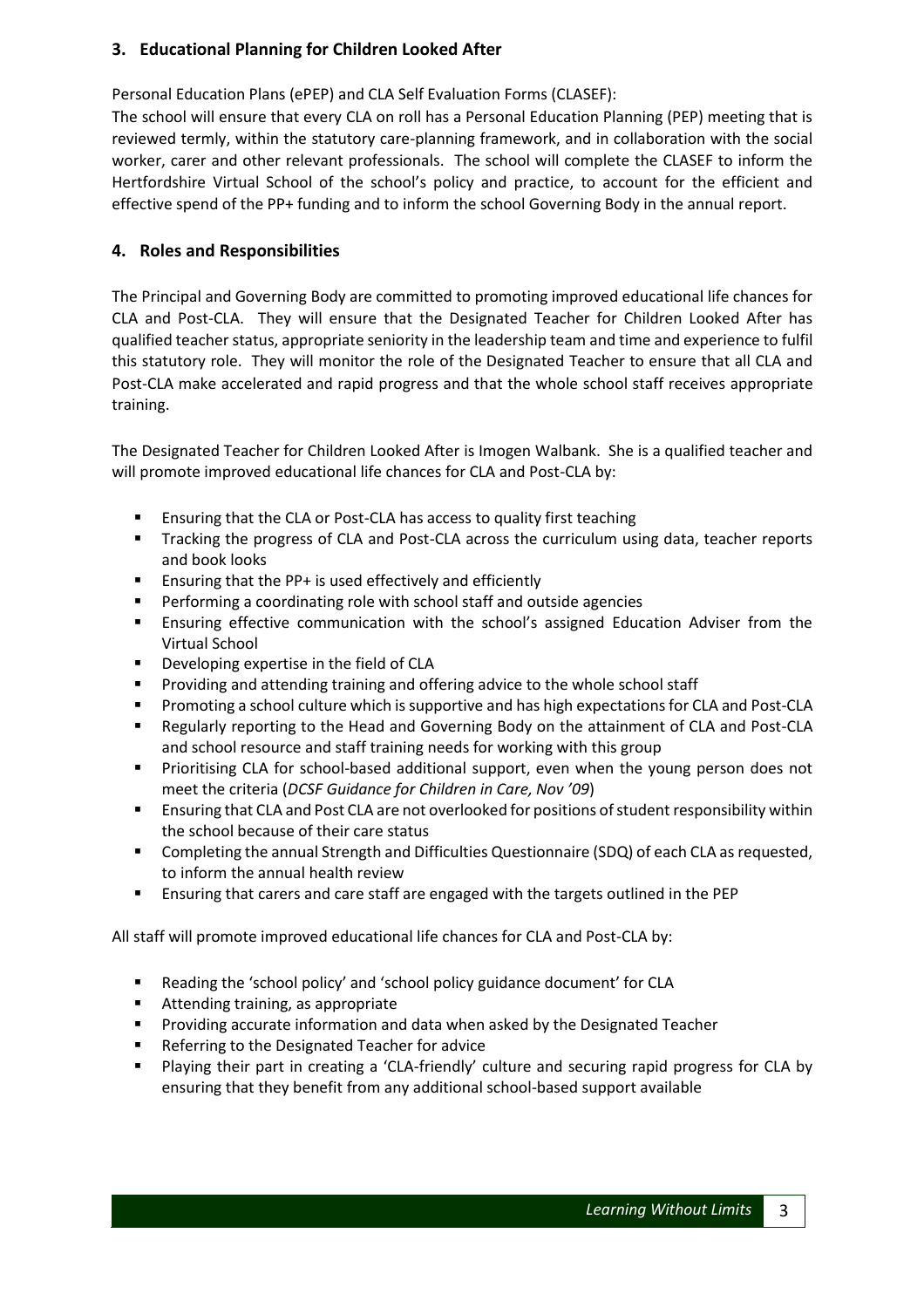# **5. Attendance**

School attendance procedures reflect the specific needs of CLA and Post-CLA to ensure good school attendance. Where there is a concern about attendance or punctuality, the school contacts the carer, social worker and other professionals including the Virtual School, as an early intervention, as outlined in the attendance policy.

# **6. Admissions/ Transitions**

School procedures to support CLA during admission and transition include:

- **Prioritising CLA and Post-CLA at the point of admission**
- The swift transfer of information between schools that may include school visits and at times of transition, teaching at the previous school
- **Early identification of staff mentor and peer buddy**
- Additional support and planning for CLA and Post-CLA at times of transition
- Structured activities to 'say goodbye', in recognition of the impact of broken attachments and loss

# **7. Additional Educational Needs: The Graduated Approach**

All Staff endeavour to secure accelerated and rapid progress for CLA and Post-CLA with additional educational needs by:

- **Having high expectations**
- Ensuring that they are prioritised for additional school-based support, even if they do not meet the criteria (in line with the *DCSF Guidance for Children in Care, Nov '09*)
- Ensuring that planning is coordinated, appropriate interventions identified and teaching to the plan is systematic; ensuring that any work undertaken by non-teaching staff has teacher oversight (in line with the *Lamb Report, Dec '09*)
- Ensuring that progress is regularly monitored and reviewed, against the expectation of progress each academic year, as agreed in the termly Virtual School visit, ePEP and CLASEF

# **8. Special Educational Needs**

All Staff endeavour to secure accelerated and rapid progress for CLA who have special educational needs by:

- Adhering to graduated approach as outlined in the SEN Code of Practice
- Having high expectation of minimum levels of progress each academic year (in line with the expectation set out in the ePEP and CLA-SEF)
- Ensuring that all plans are coordinated, appropriate interventions identified, and teaching to the plan is systematic
- Ensuring that progress is regularly monitored and reviewed, in line with the SEN Code of Practice
- **•** Designated Teacher and SENCo monitor delivery of interventions and review outcomes with class teacher
- Where an EHCP is in place, PEPs and EHCP should be aligned to avoid duplication